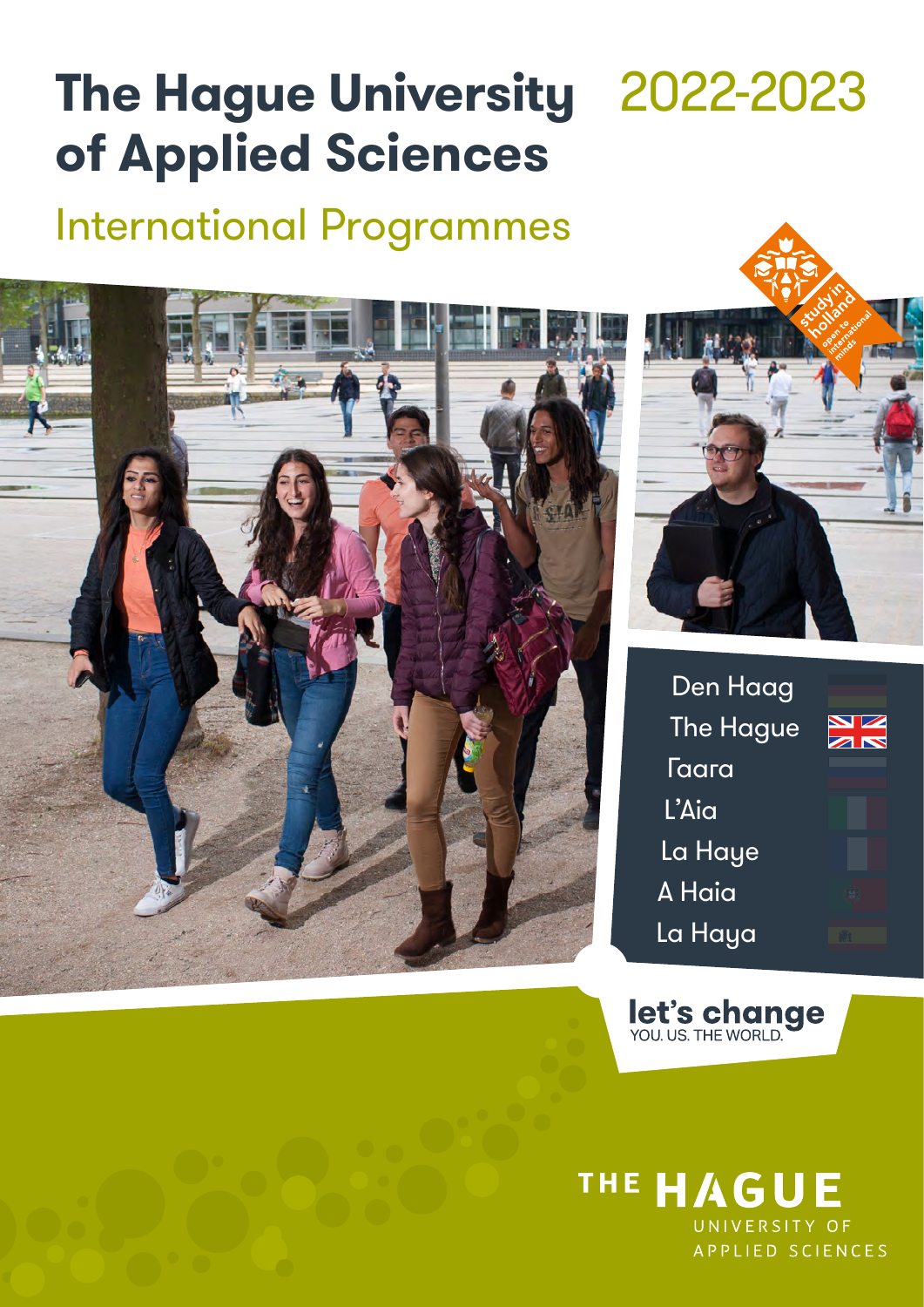



**Let's change! You. Us. The World. That's our message at The Hague University of Applied Sciences (THUAS). We want to empower you to change and improve the world you live in, but that can only happen if we work together to make a difference.**

**THUAS is a place where theory and practice meet - that's what makes us a university of applied sciences. During your time with us you'll be supported by our inspiring lecturers, fellow students and an extensive network from the professional world. When you finish your journey you'll be able to apply your knowledge and skills right away.** 

## **How we work**

At THUAS, it's not just about study, we're here to help enrich your personal growth. We encourage our students, lecturers and partners to become world citizens - to think 'outside the box' and stand their ground.

During interactive classes, your lecturers will ask questions, set assignments and encourage debates and presentations to hone analytical skills that are critical in business.



# **The city**

The Hague is the perfect place to study – and to chill when you're not. If you are looking for an all-round experience, there are great beachfront cafés behind the dunes, many parks, authentic international cuisine and a vibrant cultural scene. You'll find museums and activities for every taste, from Vermeer and Escher to Madurodam and Mauritshuis.

The Hague is the City of Peace and Justice and home to over 40 international organisations, such as the World Court, the International Criminal Court, the Lebanon Tribunal, Europol, chemical weapons watchdog the OPCW and over 120 NGOs. It's a small, welcoming city with a big international heart.

**There are two types of universities in Dutch higher education: universities of applied sciences and traditional research universities. As a university of applied sciences, The Hague University of Applied Sciences (THUAS) focuses on professional training and career preparation.**

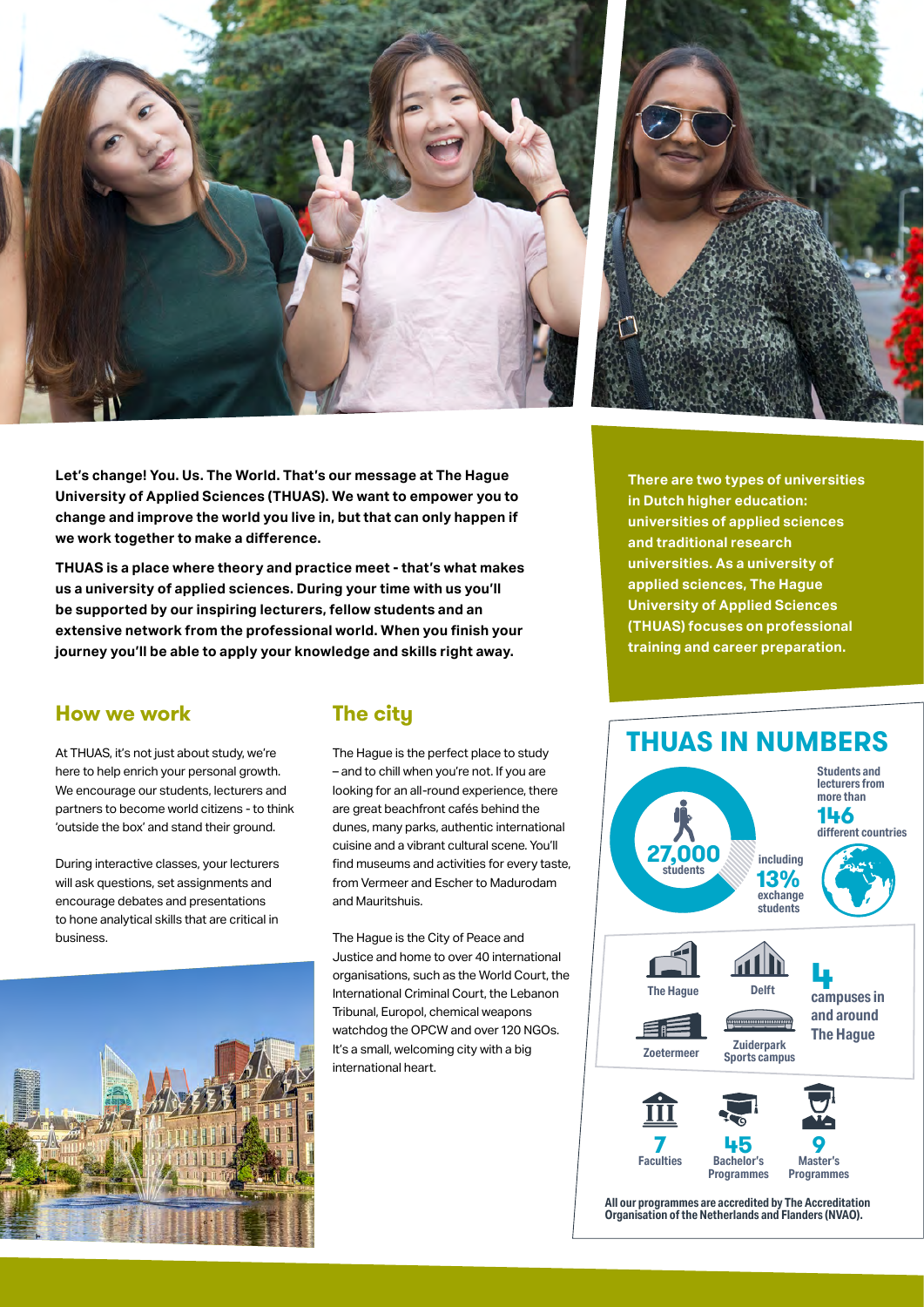# **General entry requirements**

#### **Bachelor's programmes**

Students require the equivalent of a Dutch system HAVO or VWO diploma to apply for a bachelor's programme. The assessment of the eligibility of our prospective students holding a non-Dutch diploma are based on the diploma recognitions of the Nuffic **[www.nuffic.nl](http://www.nuffic.nl)**.

EU/EEA candidates who do not have a relevant international qualification might still qualify for our four-years bachelor's programmes by taking the 21+ Admission Test

**[www.thehagueuniversity.com/21plus](http://www.thehagueuniversity.com/21plus)**.

#### **Master's programmes**

Entry requirements for master's programmes vary according to the course, but applicants must be aged 22 or older and require a minimum of two years of relevant work experience.

## **Other courses**

The Hague Summer School is open to anyone who has completed a first year bachelor's degree or already has a bachelor's degree. You should have a good working knowledge of the English language (level B2 or higher) and last but not least: your motivation is an important part of the selection procedure.

More information on study programmes and the application process can be found at **[www.thehagueuniversity.com/](http://www.thehagueuniversity.com/enrolment) [enrolment](http://www.thehagueuniversity.com/enrolment)**

## **OUR BACHELOR'S PROGRAMMES**

## **FACULTY OF BUSINESS, FINANCE & MARKETING**

## **International Business**

This programme gives students a solid grounding in economics, marketing, sales, finance and management skills.

#### **International Financial Management and Control**

Study business economics with a view to becoming a financial controller, project manager or risk manager.

## **FACULTY OF HEALTH, NUTRITION & SPORT International Sport Management**

This programme will equip you with the necessities you'll need as an international sports manager, such as: sports marketing, sports policy and the impact of sports on society.

## **FACULTY OF IT & DESIGN**

## **User Experience Design**

This programme is all about studying people's experiences, emotions, values and goals and how people's daily lives change with technology.

#### **FACULTY OF MANAGEMENT & ORGANISATION European Studies**

Follow a career in European policy and international marketing equipped with the right international communication skills.

## **International Communication Management**

This programme will equip you for a career in external and internal communications.

### **FACULTY OF PUBLIC MANAGEMENT, LAW & SAFETY**

**International and European Law** This programme will train you to give legal advice to public and private clients in an international legal setting.

#### **International Public Management**

This programme will prepare you for a career as a public manager or policy maker.

## **Safety and Security Management Studies**

This programme focuses on the safety and security of people, organisations and public spaces.

## **FACULTY OF TECHNOLOGY, INNOVATION & SOCIETY**

## **Industrial Design Engineering**

During this programme you can develop your creative, technical and entrepreneurial skills as an innovator.

#### **Process and Food Technology**

Combine science and technology with handson projects to go on to work in an international manufacturer of household goods.

**G** Find out more at **[www.thehagueuniversity.com/](http://www.thehagueuniversity.com/programmes/bachelors) [programmes/bachelors](http://www.thehagueuniversity.com/programmes/bachelors)**



## **OUR MASTER'S PROGRAMMES**

## **Master in International Communication Management (MA)**

Learn how to develop, implement and manage complex communication strategies.

## **Master of Financial Management and Control (MSc)**

Develop the skills you need to work in the financial services and banking sectors with a view to becoming a chief financial officer.

## **Master in Business Administration (MBA)**

Our MBA will sharpen your business acumen and strategic skills to help you build a career as a manager or executive.

 $\bigoplus$  Find out more at **[www.thehagueuniversity.com/](https://www.thehagueuniversity.com/programmes/masters/language/en) [programmes/masters](https://www.thehagueuniversity.com/programmes/masters/language/en)**

## **OTHER PROGRAMMES**

#### **The Hague Pathway College**

Located right on the The Hague University of Applied Sciences (THUAS) campus, The Hague Pathway College offers academic pathways in partnership with THUAS, which lead to globally recognised undergraduate degrees.

## **The Hague Summer School**

2 or 4 week programme: looking at solving the world's 'big' issues like poverty, pollution, environmental and economic crises through connecting the public and private sectors.

## **English Academic Preparation School (Prep School)**

You can improve your English language and study skills to meet the entrance requirements for the international classroom on the English Academic Preparation Programme beforehand.

**R** Find out more at **[www.thehagueuniversity.com/](http://www.thehagueuniversity.com/programmes/other-courses) [programmes/other-courses](http://www.thehagueuniversity.com/programmes/other-courses)**